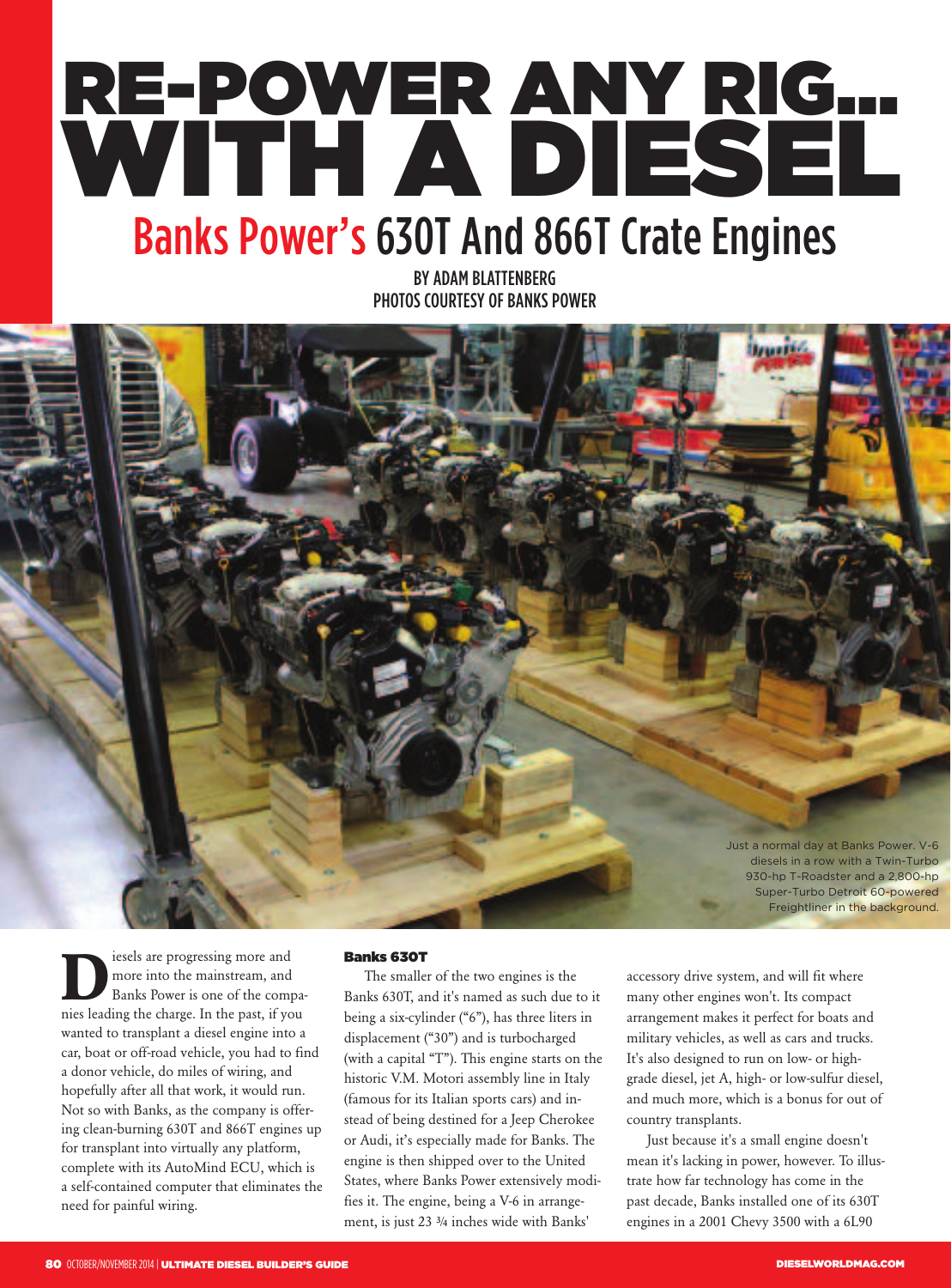transmission, and it was able to either match or improve upon the stock 2001 Chevy's performance when it was equipped with the 6.6L LB7 Duramax engine. In addition to being a high-torque truck powerplant, the 630T can also rev-up to 4,500 or 5,000 rpm, which makes it adaptable to most musclecars. In fact, in pre-smog models, we think 30 to 40 mpg is easily achievable, all the while matching the horsepower and performance of most street rod engines. The 630T is offered in either 250 or 300 horsepower models, and comes virtually ready to run.

#### **The Big Brother 866T**

Stepping up from the 630T is the big brother of the Banks family, the 866T. Again, the designations are the same, with the "8" signifying eight cylinders, the "66" that the engine is 6.6L in displacement, and the "T" again for turbocharged. While you might think that the fact that the engine displaces 6.6L means it's a Duramax, Banks was quick to point out that the engine is almost entirely assembled with 100 percent new parts by Banks, and again (just like the 630T) comes off a different assembly line. The larger displacement engine is also built to handle more horsepower than the 630T; in fact, it passed a Double NATO test of 80 percent load for 800 hours at its 400 horsepower rating. For those wanting a little more, the engine is also available in a 500-hp rating as well as 600 hp. Just like the 630T, the 866T is also compatible with just about any oil-based fuel, and has its own standalone AutoMind ECU that controls the parameters of the engine.

While having ready to run crate engines is exciting enough, Banks also informed us

that they can custom build an engine to virtually any specification. They offer an 870T, a 7.0L version of the 866T, which features an incredibly strong stroker crank, and larger rod journals for better reliability. The Banks headers can also be flipped, for those wanting to run turbos out in front of the engine (like sled pullers), and even supercharged applications are available. Best of all, Banks is currently testing its engines through the California Air Resources Board (CARB), which means soon they will be legal to swap into a wide variety of emissions-tested vehicles.

Whether it's the 630T or the 866T that fits the bill for your next car, truck or marine project, Banks has both of these engines ready to go. Just plug a diesel in where an anemic gas engine used to be, and you'll be on your way to better power as well as increased efficiency. **UDBG**



A Banks 630T 3.0L V-6 diesel with 6745E sixspeed transmission and Magna electronic transfer case.



The Banks 630T features a massive lower girdle/main bearing structure.



The Banks 630T 3.0L V-6 features an optional cast aluminum high-performance intake manifold.



The six-speed Banks 6745E gearbox used with 630T or 866/870T engines. A 300mm twinclutch torque converter is used.

Backwards into the future! A Banks 3.0L 630T V-6 and 6745E six-speed transmission, making 300 hp and 502 lb.-ft., replaces the original 6.6L Duramax with 300 hp and 520 lb.-ft. Performance in this 1-ton dually is identical.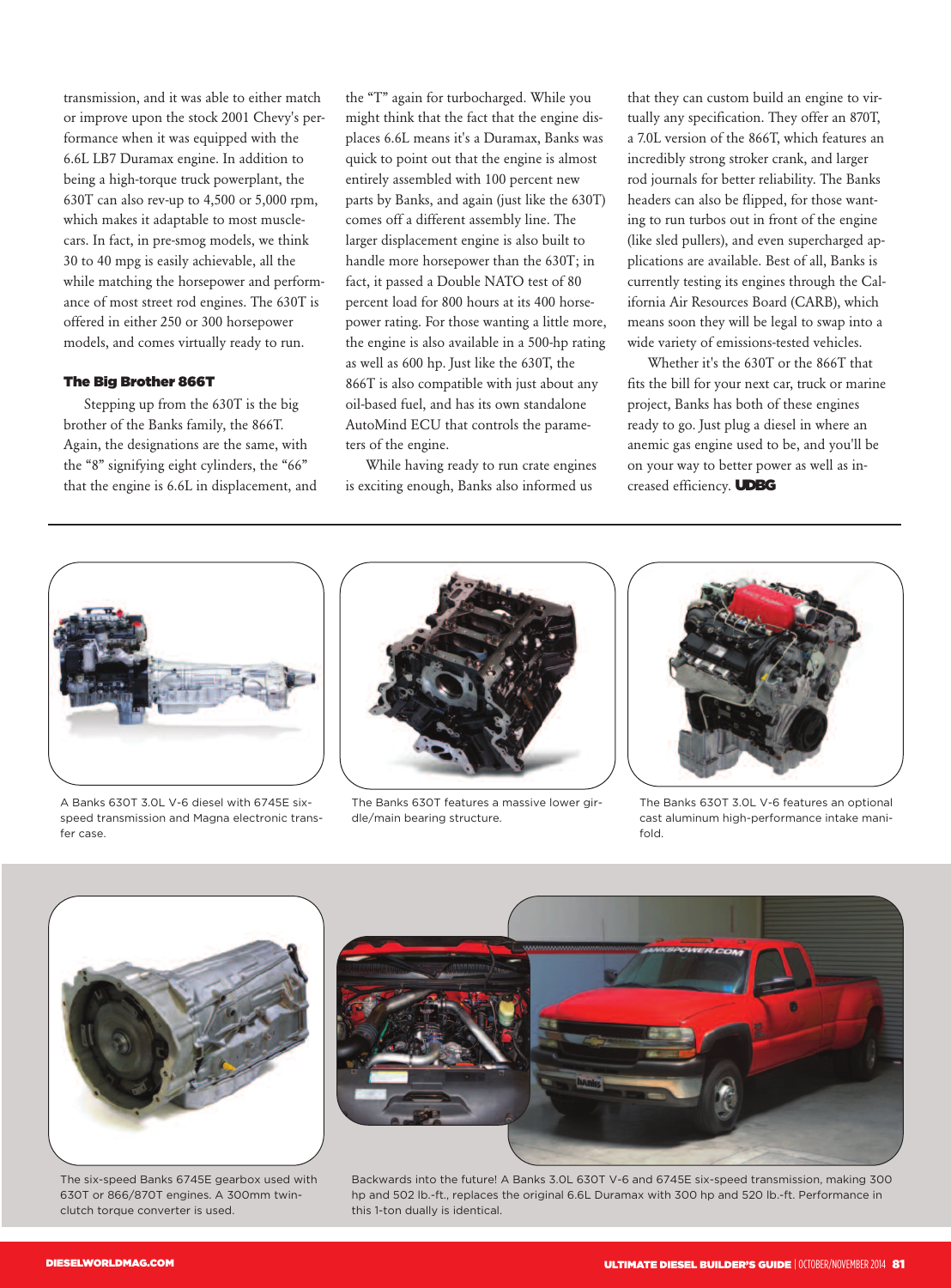**"Banks is currentlytestingitsengines throughthe CaliforniaAirResourcesBoard(CARB), which means soonthey willbelegal toswapintoa wide varietyofemissions-testedvehicles."** V



Performance 866T long-blocks will support up to 650 hp (shown with rear sump).



A Banks full-dress 866T and 6745E six-speed transmission (shown with rear sump).



A Banks AutoMind electronic diesel engine controller. Good to 7,800 rpm and operates J1939 CAN-enabled custom gauges.



A variety of intake and intercooler layouts as well as custom exhaust parts are available.



The Banks 866T produces 630 horsepower and 1,050 lb.-ft. of torque. The long engine features exhaust manifold, turbo upgrade, Banks 660 injectors, and their viscous vibration damper (front sump shown).



Variable-geometry Banks/PowerMax turbos are available in two sizes that support up to 630 hp.

### **630T Specifications:**

## V-6 3.0-liter displacement Turbocharged Horsepower: 250 hp or 300 hp models available



Banks Big Hoss ram-tuned DMAX intake manifolds are for use with air-to-air intercoolers.



Banks Big Hoss exhaust manifolds come with parts and gaskets to fit all aftermarket heads. Huge up-pipes and a turbine downpipe are included.